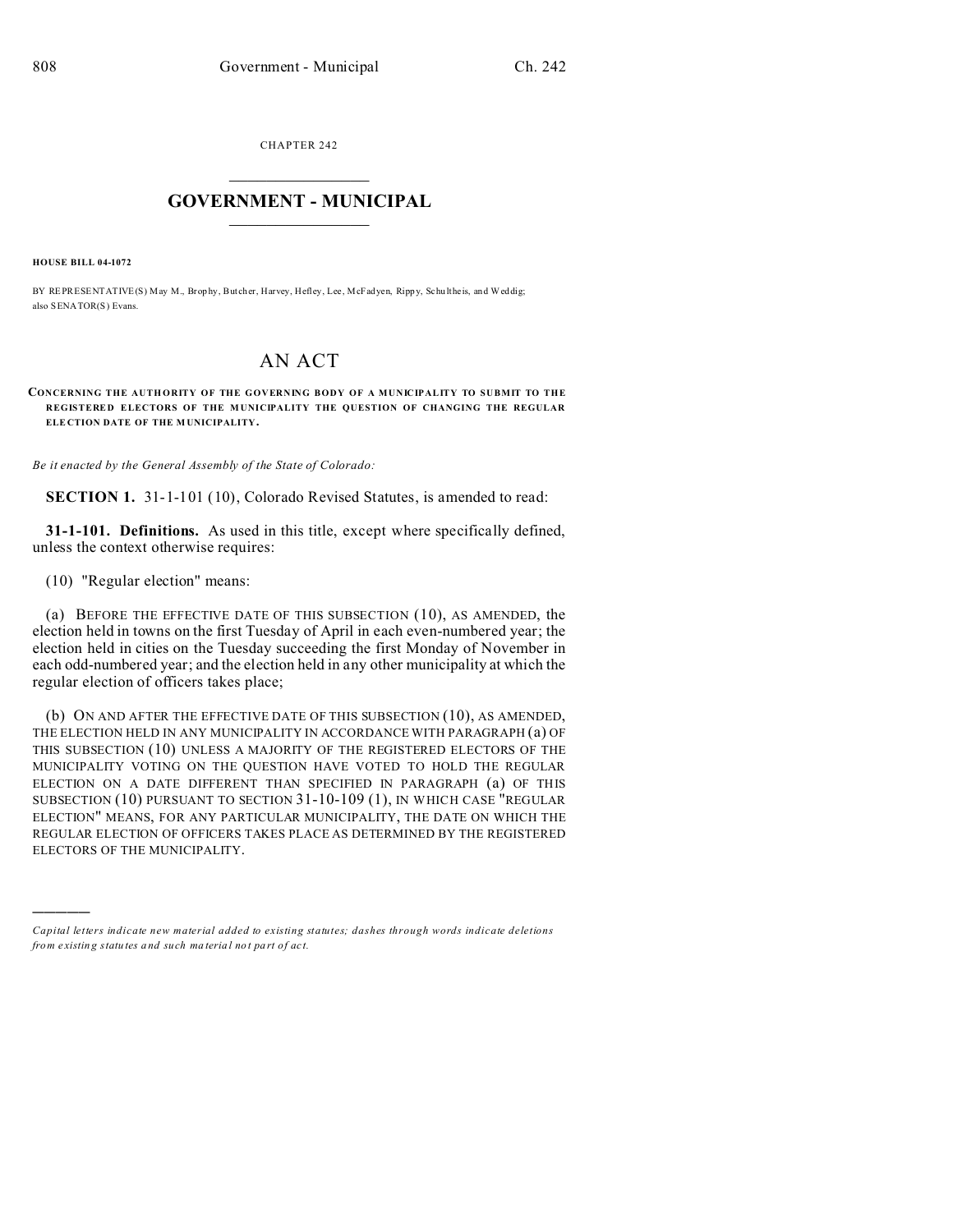**SECTION 2.** 31-1-204 (7), Colorado Revised Statutes, is amended to read:

**31-1-204. Change of classification - towns - notice - effect on officeholders options prior to reorganization - terms of office - election dates.** (7) Notwithstanding IN CONFORMITY WITH the provisions of section 31-1-101 (10), the regular election date for towns reorganizing into cities shall remain, after reorganization, the first Tuesday of April in each even-numbered year However UNLESS A MAJORITY OF THE REGISTERED ELECTORS OF THE CITY VOTING ON THE QUESTION HAVE VOTED TO HOLD THE REGULAR ELECTION OF THE CITY ON A DIFFERENT DATE PURSUANT TO SECTION 31-10-109 (1), IN WHICH CASE THE REGULAR ELECTION DATE OF THE CITY SHALL MEAN, FOR SUCH CITY, THE DATE ON WHICH THE REGULAR ELECTION OF OFFICERS TAKES PLACE AS DETERMINED BY THE REGISTERED ELECTORS OF THE CITY. NOTWITHSTANDING THE PROVISIONS OF SECTION 31-10-109 (1), after reorganization, the governing body of the city may by ordinance establish its regular election date on the Tuesday succeeding the first Monday of November in each odd-numbered year, and may include in such ordinance any alteration in the term of office of officials subsequently elected which may be necessary to accomplish the change in election dates in an orderly manner. In no event shall such ordinance shorten the term of any elected official in office at the time of its adoption.

**SECTION 3.** 31-1-206 (4), Colorado Revised Statutes, is amended to read:

**31-1-206. Change in classification - cities - notice - effect on officeholders terms of office - election dates.** (4) Notwithstanding IN CONFORMITY WITH the provisions of section 31-1-101 (10), the regular election date for cities reorganizing into towns shall remain, after reorganization as a town, the Tuesday succeeding the first Monday of November in each odd-numbered year However, the governing body of the town may by ordinance establish its regular election date on the first Tuesday of April in each even-numbered year and may include in such ordinance any alteration in the terms of office of officials subsequently elected which may be necessary to accomplish the change in election dates in an orderly manner. In no event shall such ordinance shorten the term of any elected official in office at the time of its adoption. UNLESS A MAJORITY OF THE REGISTERED ELECTORS OF THE TOWN VOTING ON THE QUESTION HAVE VOTED TO HOLD THE REGULAR ELECTION OF THE TOWN ON A DIFFERENT DATE PURSUANT TO SECTION 31-10-109 (1), IN WHICH CASE THE REGULAR ELECTION DATE OF THE CITY SHALL MEAN, FOR ANY PARTICULAR MUNICIPALITY, THE DATE ON WHICH THE REGULAR ELECTION OF OFFICERS TAKES PLACE AS DETERMINED BY THE REGISTERED ELECTORS OF THE MUNICIPALITY.

**SECTION 4.** Part 1 of article 10 of title 31, Colorado Revised Statutes, is amended BY THE ADDITION OF A NEW SECTION to read:

**31-10-109. Submission of question on regular election date for municipalities.** (1) (a) PURSUANT TO SECTION 31-11-111 (2), THE GOVERNING BODY OF EACH MUNICIPALITY, IN CONSULTATION WITH THE CLERK AND RECORDER OF THE COUNTY IN WHICH THE MUNICIPALITY IS LOCATED, MAY SUBMIT TO A VOTE OF THE REGISTERED ELECTORS OF THE MUNICIPALITY FOR PLACEMENT ON THE BALLOT THE QUESTION OF WHETHER THE REGULAR ELECTION DATE OF SUCH MUNICIPALITY SHALL BE CHANGED TO EITHER THE TUESDAY SUCCEEDING THE FIRST MONDAY OF NOVEMBER IN EACH ODD-NUMBERED YEAR OR THE TUESDAY SUCCEEDING THE FIRST MONDAY OF NOVEMBER IN EACH EVEN-NUMBERED YEAR.